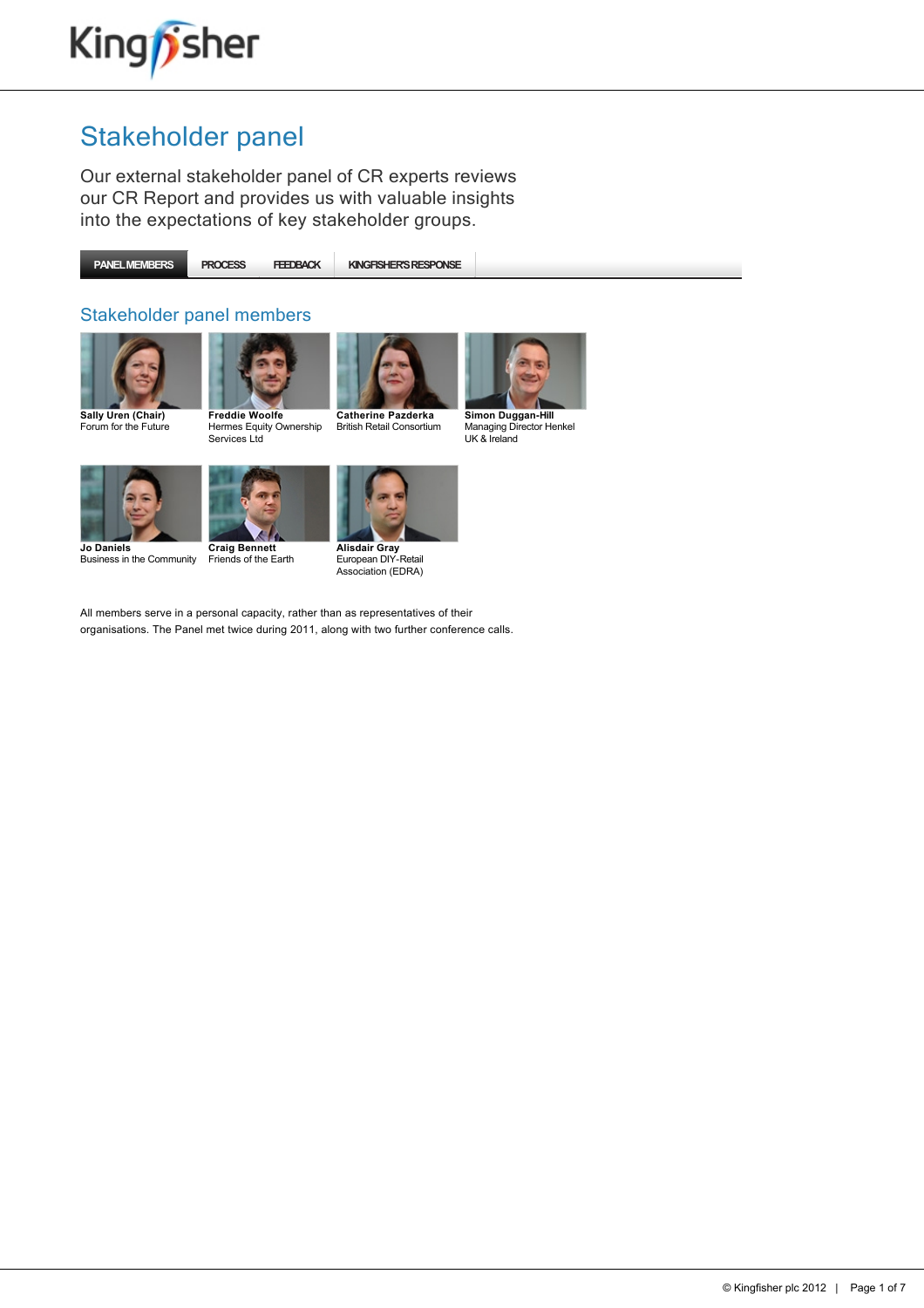

Our external stakeholder panel of CR experts reviews our CR Report and provides us with valuable insights into the expectations of key stakeholder groups.

**[PANEL MEMBERS](http://www.kingfisher.com/netpositive/index.asp?pageid=27) [PROCESS](http://www.kingfisher.com/netpositive/index.asp?pageid=28) [FEEDBACK](http://www.kingfisher.com/netpositive/index.asp?pageid=29) [KINGFISHER'S RESPONSE](http://www.kingfisher.com/netpositive/index.asp?pageid=30)**

#### **Stakeholder Panel process**

Our Corporate Responsibility Report for 2011/12 was reviewed by an independent stakeholder panel of experts from the sustainability sector, from business and from the investment market. Their feedback provides us with valuable insights into the expectations of key stakeholder groups. This is the fifth year that we have invited a stakeholder panel to comment on our Report.

To assist the stakeholder panel in developing their opinion statement, we also commissioned URS Infrastructure & Environment UK Ltd to conduct a review of Net Positive and our CR Report. Their feedback is below.

The stakeholder panel review process included:

- $\blacksquare$  an orientation teleconference call to familiarise panel members with the process and to introduce Net Positive
- a full day briefing on Net Positive including a visit to a B&Q UK store and a 'deep dive' workshop, focusing on innovation and customer engagement
- a teleconference call to discuss feedback on the draft CR Report
- n a full day workshop, including meeting with the Executive team, to review the URS findings and draft the panel statement.

The stakeholder panel met with members of the Kingfisher senior management team to discuss CR and governance issues. These included Ian Cheshire, Chief Executive, Euan Sutherland, Chief Operating Officer and Nick Folland, Group Corporate Affairs Director: Net Positive. The panel also discussed data management processes with Kingfisher's CR team and our data auditors, Ernst & Young.

#### **URS review**

A review of Net Positive and the 2011/12 CR report was conducted by URS to help inform the opinion statement developed by the stakeholder panel. The URS assessment focused on progress made on embedding corporate responsibility into internal programmes and practices using innovation and the recent sustainability strategy development process as examples. The development of community as one of the four pillars of Net Positive was also considered. The process used the AA100 Assurance Standard (AA1000AS) as a guide, particularly its three principles of inclusivity, materiality and responsiveness. The review involved the following:

- n interviews with 11 individuals across the Group, including five operating companies (Brico Dépôt Spain, B&Q UK, Castorama France, Castorama Poland and B&Q China) and the Kingfisher Sourcing Organisation
- n a thorough review of the draft Corporate Responsibility Report, assessing qualitative claims made and reviewing supporting evidence where required
- n presenting factual findings and conclusions to the stakeholder panel, to inform development of the opinion statement.

URS also facilitated the meetings, workshops and conference calls with the stakeholder panel, including capturing feedback.

Members of the URS project team were not involved in the creation of our CR Report or the development of Net Positive. This ensures that the team can provide an independent review of our sustainability programme and report to the panel.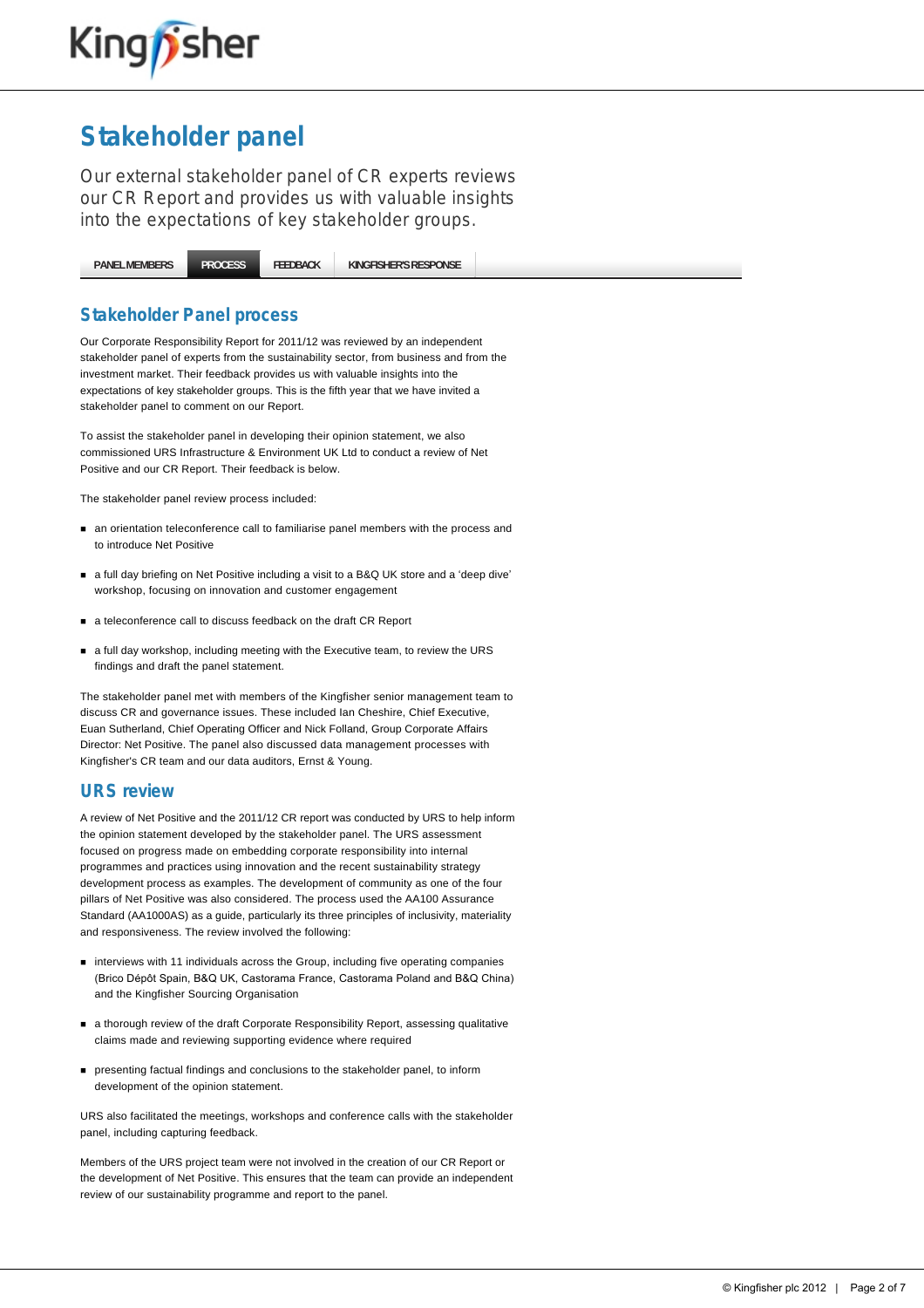

Our external stakeholder panel of CR experts reviews our CR Report and provides us with valuable insights into the expectations of key stakeholder groups.

**[PANEL MEMBERS](http://www.kingfisher.com/netpositive/index.asp?pageid=27) [PROCESS](http://www.kingfisher.com/netpositive/index.asp?pageid=28) [FEEDBACK](http://www.kingfisher.com/netpositive/index.asp?pageid=29) [KINGFISHER'S RESPONSE](http://www.kingfisher.com/netpositive/index.asp?pageid=30)**

#### **Bold ambition**

The Panel is delighted to see that Kingfisher's 2011 CR report introduces a new strategy which signals the company's intention to become a pioneer in sustainable business. Net Positive forms a pillar of the overall 'Creating the Leader' strategy which is designed to deliver a leadership position for Kingfisher across all aspects of its operations. Critically, Net Positive and its supporting targets have not been crafted by the central CR function in isolation: in conjunction with Kingfisher's leadership, the operating companies have also submitted their own plans and suggestions for how to make Net Positive a strategic reality. The Panel recognises the formation of this strategy has been a key focus for the company this year.

## **Engaged leadership**

As part of the assurance process, the Panel spent time with Kingfisher's CEO, COO and Corporate Affairs Director. The degree of engagement and animation around Kingfisher's CR programme and Net Positive strategy was impressive. This personal commitment from Kingfisher's leaders will be critical to the success of Net Positive.

## **Report highlights**

As in previous years, Kingfisher's CR report is thorough and covers the majority of the company's material CR issues well. There is also a good balance of narrative and hard data.

The report describes the great progress made in timber, with the volume of timber sold from proven well-managed forests or recycled sources now at 86%. In addition, in most cases, the performance data from individual operating companies shows an improved level of performance from last year.

There has also been a step-change in engagement on sustainability issues between the corporate centre and the operating companies. There is evidence of much more coordination, with areas such as property benefiting for the first time from a group-wide strategy

There are seeds of innovation sprinkled throughout the report. From the loft clearance trials in the UK, where B&Q offered a full loft installation service including clearance to the development of 'closed loop' products, to Les TrocHeures, Castorama's skill swapping website, there are examples of Kingfisher beginning to bring both sustainable and collaborative consumption closer to reality. Kingfisher is also developing new business models which will support these new, more sustainable retail models. Establishing the Future Homes business, to act as a delivery vehicle for the UK's Green Deal, signals a business that is serious about aligning value creation with meeting the wider needs of society. The challenge is to scale up this innovation to match the scale of the ambition expressed in Net Positive.

The report is also honest. There is a clear recognition of the enormous challenge ahead in making Net Positive a defining feature of how Kingfisher does business. The cultural challenges are clear, as are the technical ones. The Panel encourages the business to maintain this honesty and humility, which lends much credibility to its endeavours, as it embarks on delivering Net Positive.

## **Key challenges Matching targets with ambition**

While the Panel fully accepts that the 50 targets published in this report, designed to support Net Positive, are very new, we feel that there are differing levels of ambition within these targets. A number of the targets, for example around energy in homes, timber and sustainability accounting, are stretching targets worthy of a business with pioneering levels of ambition. However, we feel that in some other areas, notably consumer and supplier engagement, more work is needed. These targets, as currently expressed, do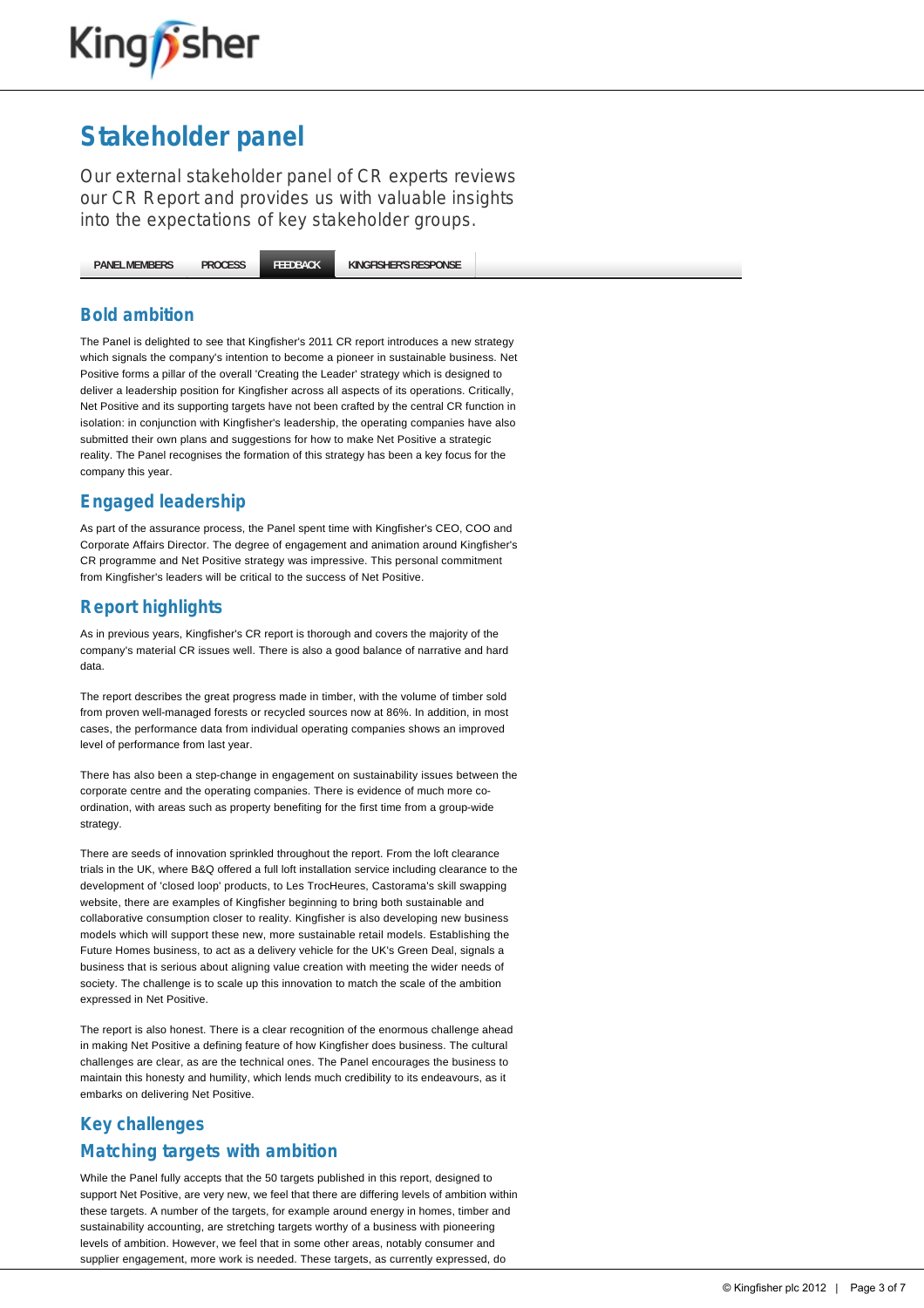

not, we feel, represent leadership despite these areas being core for the strategic impetus and success of Net Positive. In particular, there are no targets which address product use, which is often where significant CR issues for a retailer can manifest themselves. The community targets also need further attention.

The Panel would like to see the business review these targets within the next 12 months to ensure that all 50 targets have the same, high level of ambition.

### **Addressing the disconnects**

Last year the Panel reported a significant disconnect between Kingfisher's aspiration to lead on sustainability and the in-store experience, where apart from the tiny minority of eco-stores, there was little visible evidence of Kingfisher's ambition to make sustainable living easy. A year on, our store visit showed limited progress in this area. Aside from the odd label on product origin, occasional point of sale information and in-store promotion around energy or water efficiency, the store format and signage does not make it easy for customers to make sustainable choices or encourage behaviour change.

Given the centrality of consumer engagement to Kingfisher's Net Positive strategy, the Panel was disappointed to see such little progress. Rather than wait another 12 months to see evidence of sustainability coming alive in Kingfisher stores, the Panel has challenged the business to show significant progress in this area and report back in the next 6 months.

The Panel also discussed the disconnect between the ambitions around sustainable sourcing and product innovation and the operating environment of commercial teams. Based on input received as part of this assurance process, Kingfisher's commercial teams and buyers are still working within an environment where a key driver is cost reduction. Occasionally, sourcing a more sustainable option for longer-term benefits may mean short-term impacts on margins. Kingfisher recognises the importance of creating an enabling environment for commercial teams to make new and different decisions. The Panel would like to see this aspect of strategy implementation accelerated in order to shift behaviours from transactional to transformative.

### **Addressing inconsistencies in performance**

The Panel felt that the reported performance in the supplier section was both opaque and patchy. Sourcing tens of thousands of products from across the globe is clearly a challenge, but the Panel is concerned that the indirect sustainability impacts associated with supply chain activity are not currently demanding the same level of attention as direct impacts, particularly given that supply chain impacts can often be orders of magnitude greater than direct operational impacts. This challenge is made even more pressing by the present lack of product commonality across the business units. The Panel urges Kingfisher to ensure that efforts to use KSO to bring rigour, scrutiny and efficiency to sourcing are redoubled.

The Panel also remains concerned that the gap between performance of the operating companies should not widen. The Panel fully accepts that local differences in legislation and consumer attitudes to sustainability contribute to different implementation speeds in different geographies. However, the Panel also believes that good governance and engagement from the centre can minimise these differences. The Panel is keen to see that the increased engagement between the corporate centre and operating companies translates into greater consistency in performance.

Both these issues were raised last year: the Panel will be disappointed if greater progress is not made in the coming 12 months.

## **Shaping the external context**

For Net Positive to succeed, the business environment will need to be configured in such a way that companies are rewarded for cutting their negative impacts, boosting their positive impacts and bringing goods and services to market that provide solutions to a suite of pressing environmental and social issues. The commercial case for Net Positive today is very clear: for example, Kingfisher's spend on timber is significant, therefore securing a sustainable, long-term supply of this key commodity is therefore essential to its continued profitability. It is also certain in the future, that in many parts of the world, domestic energy bills will continue to soar. Helping consumers cut these bills is a smart business proposition today.

However, the transition to a sustainable economy and business environment is a long journey, with investors, consumers and policy makers at varying levels of understanding and engagement on the topic across the globe. The Panel encourages Kingfisher to help raise awareness amongst these critical stakeholder groups, as the indirect benefits to Kingfisher, in terms of providing an enabling backdrop for success, are significant. In the first instance, the Panel would like Kingfisher to begin to report the progress of Net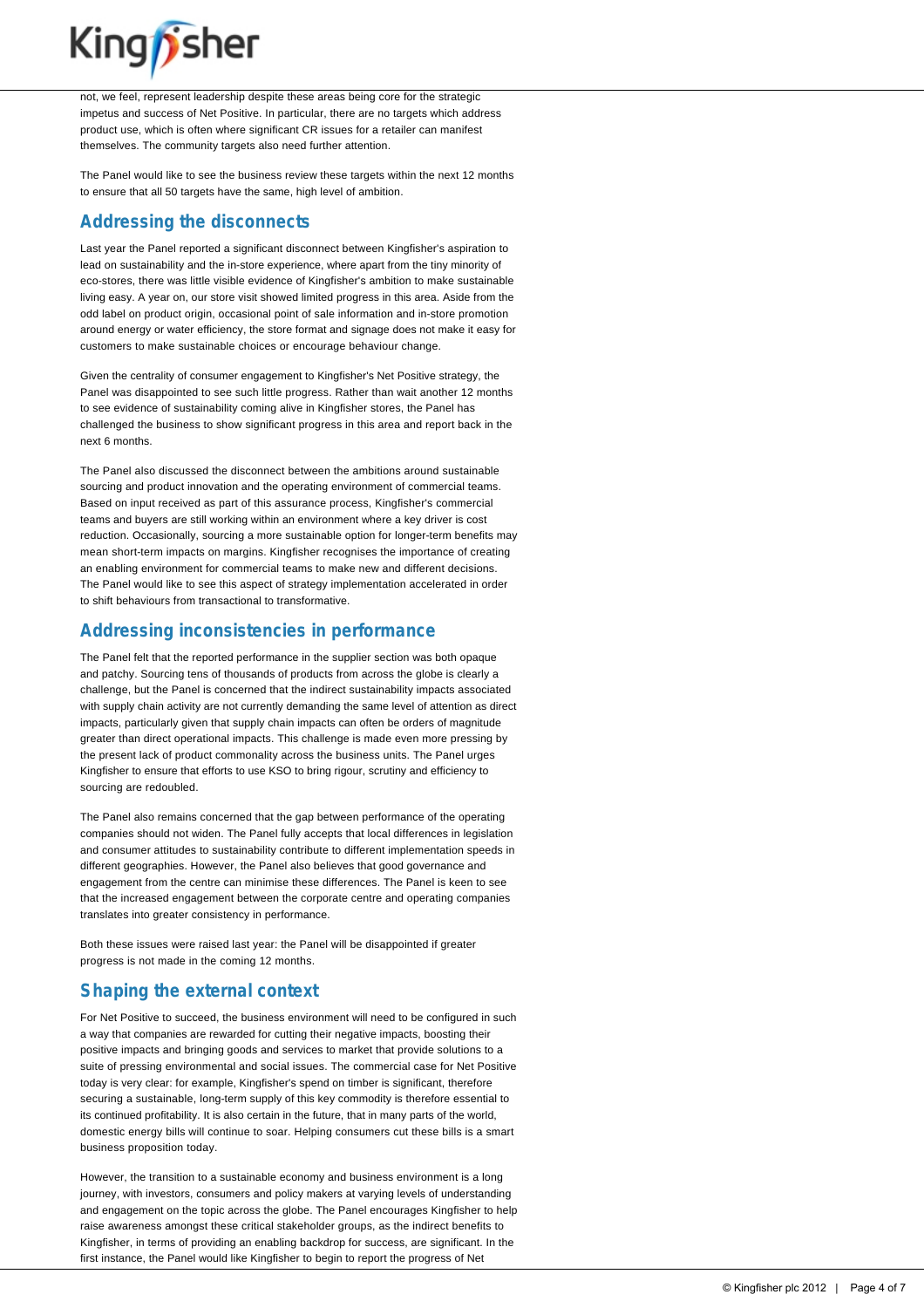

Positive in terms of financial value creation to the business. The Panel also urges Kingfisher to continue to work in partnership with other businesses, suppliers and civil society groups to tackle the larger issues that are best served by collaborative action.

#### **Conclusion**

The Panel wants nothing more than to see Net Positive succeed. In the absence of coherent government policy on sustainability issues, particularly at a global level, the changes we need to see will, in the short term at least, come from pioneering businesses such as Kingfisher. We feel privileged to be accompanying Kingfisher on its journey, and remain hopeful that it will continue to set the pace for other companies in the area of sustainable business by Creating the Leader.

We would like to offer two final reflections for Kingfisher to consider. First, accept that mistakes will happen. Much of what Kingfisher aims to do is difficult. Examples of successful consumer behaviour change campaigns are few and far between: Kingfisher will need to tread new ground and there will be miss-steps. This is to be expected, and shouldn't be a reason to slow progress or commitment in this critical area. Second, Kingfisher should view Net Positive as a significant change programme which will require transformation, from its business model to its culture. This won't be easy, but the prize is huge – a sustainable business and progress towards a truly sustainable economy.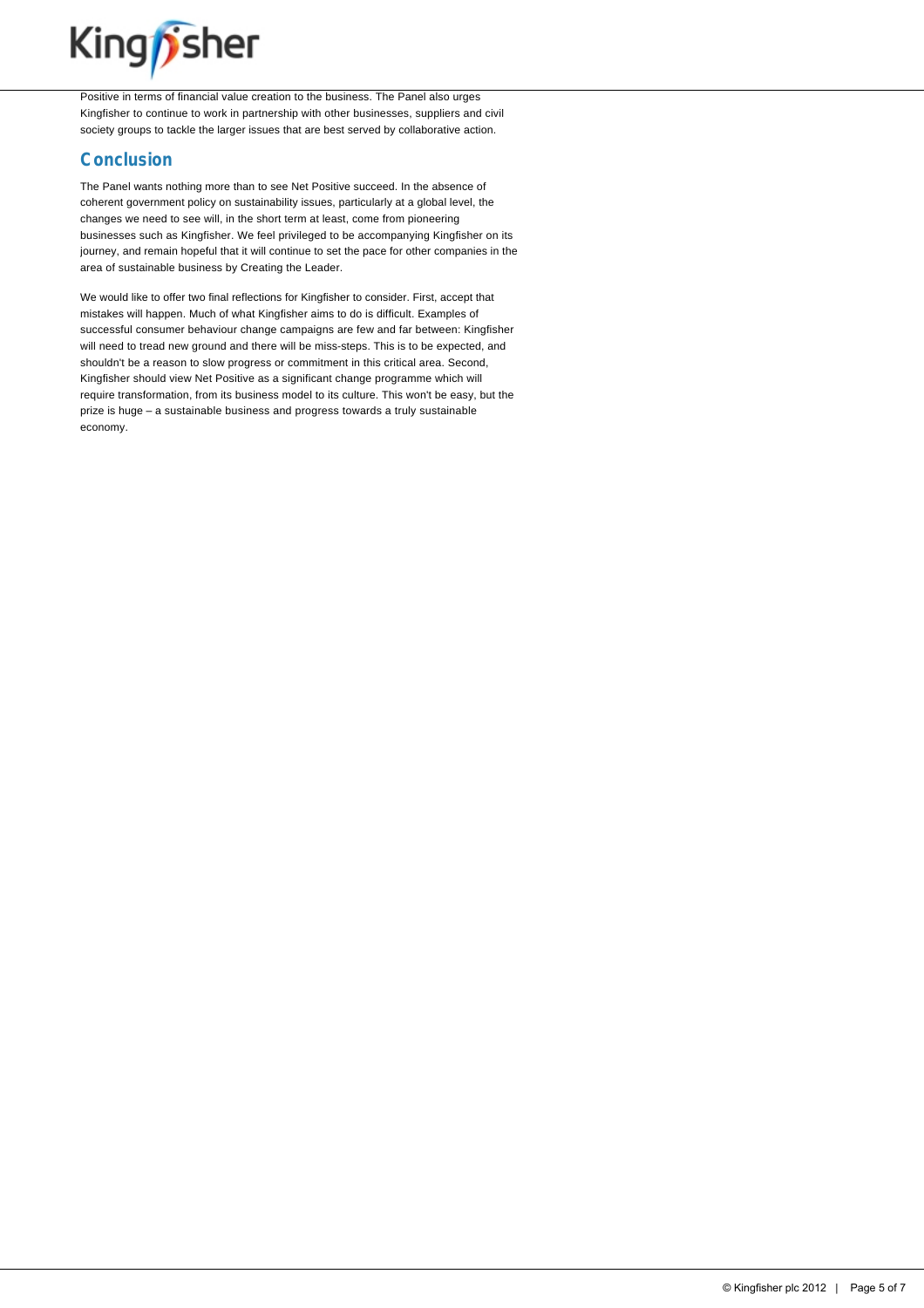

Our external stakeholder panel of CR experts reviews our CR Report and provides us with valuable insights into the expectations of key stakeholder groups.

**[PANEL MEMBERS](http://www.kingfisher.com/netpositive/index.asp?pageid=27) [PROCESS](http://www.kingfisher.com/netpositive/index.asp?pageid=28) [FEEDBACK](http://www.kingfisher.com/netpositive/index.asp?pageid=29) [KINGFISHER'S RESPONSE](http://www.kingfisher.com/netpositive/index.asp?pageid=30)**

#### **Kingfisher's response to the Stakeholder Panel statement**

We would like, first, to thank our stakeholder panel members this year for their thorough review and encouraging feedback to our new Corporate Responsibility (CR) report for 2011/12. The Panel provides an independent, expert view on our Report and our progress in sustainability. The Panel also gives us constructive feedback on areas that need clarification or improvement.

In this response we highlight some key areas where we are already working to address the main themes identified by the Panel. A full response and detailed progress update will be provided in next year's Report.

[Our response to the Stakeholder Panel's 2010/11 recommendations](http://www.kingfisher.com/netpositive/index.asp?pageid=168)

#### **Net Positive feedback**

Our work in sustainability has significantly transformed within the business during 2011/12 with the introduction of our new sustainability strategy, Net Positive. This strategy now takes us through to 2020 and commits the business to becoming Net Positive meaning that we aim to give back more than we take out.

We appreciate the recognition from the Panel that the creation of Net Positive is a turning point for Kingfisher that builds upon our heritage and is firmly grounded in our operating companies. Our new measurement targets, the Foundations, are improving the quality of our data and this has been acknowledged by the stakeholder panel.

We aim to be open about where we need help and the mistakes that may be made along the way. This level of transparency has been supported by the Panel. In the existing report we have been open about our position and action taken after press reports on two separate issues regarding timber and peat. We welcome the Panel's encouragement to continue to be open about mistakes.

We also recognise the Panel's comment that there is still work to do to ensure that all our targets match our strong ambition. We are currently reviewing these targets to see how they fit with our new net positive goals. This will involve a review of the three-year plans that were created in 2011 and, where relevant, the targets will be updated for next year's report. We are developing a scorecard that will measure company performance against the 2020 Net Positive. This will be supported by a second phase of work on 'sustainable accounting' to understand the value that our sustainability work contributes to Kingfisher's bottom line. We hope that this will strengthen our business case, both internally and among investors, and we will report on this further in 2013.

#### **Operating companies and culture change**

We recognise that becoming a Net Positive business will require a cultural shift within Kingfisher and among our operating companies and that, as an international company, this will take time and effort. We have to recognise the different state of development sustainability has reached as a concept in the diverse range of countries in which we operate. The Panel has emphasised the need to move from "transactional to transformative relationships". We will be working to make sure that our colleagues both in stores and commercial teams are informed about how Net Positive can be built into their work with customers and suppliers.

We will also continue to close the gap in performance on sustainability among our operating companies through a combination of measures including six monthly reporting via the Foundations, reviewing three-year plans and engaging with the network of CEOs around the business. Net Positive will be a board level conversation with all of our operating companies.